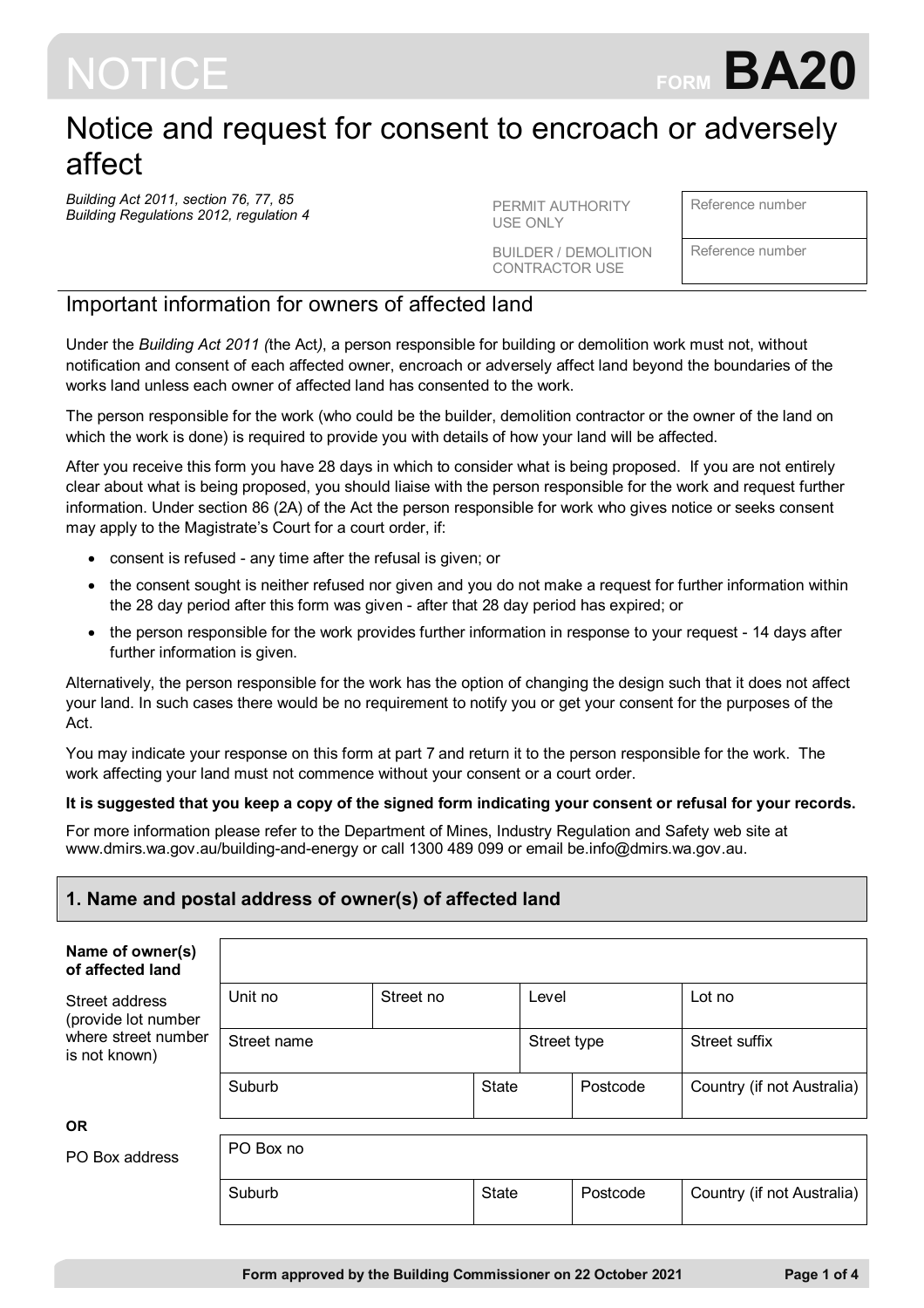# **2. Land where work is proposed**

| Property street<br>address (provide lot<br>number where street<br>number is not<br>known) | Unit no     | Street no    | Level       | Lot no        |
|-------------------------------------------------------------------------------------------|-------------|--------------|-------------|---------------|
|                                                                                           | Street name |              | Street type | Street suffix |
| Suburb                                                                                    |             | <b>State</b> | Postcode    |               |

### **3. Adjoining land affected by work**

| Property street<br>address (provide lot<br>number where street<br>number is not<br>known) | Unit no     | Street no    | Level       | Lot no        |
|-------------------------------------------------------------------------------------------|-------------|--------------|-------------|---------------|
|                                                                                           | Street name |              | Street type | Street suffix |
| Suburb                                                                                    |             | <b>State</b> | Postcode    |               |

#### **4. Notifiable event**

**A. Encroachment** (section 76 of the *Building Act 2011*)

Encroachment is when part of a building or an associated structure is constructed or placed beyond the boundaries of the land on which work is being carried out. Details of the part of the building or structure that will:

- encroach on other land, the expected impact and (if applicable) any remedial work following the work being carried out; or
- encroaches for the purposes of section 58(1)(e).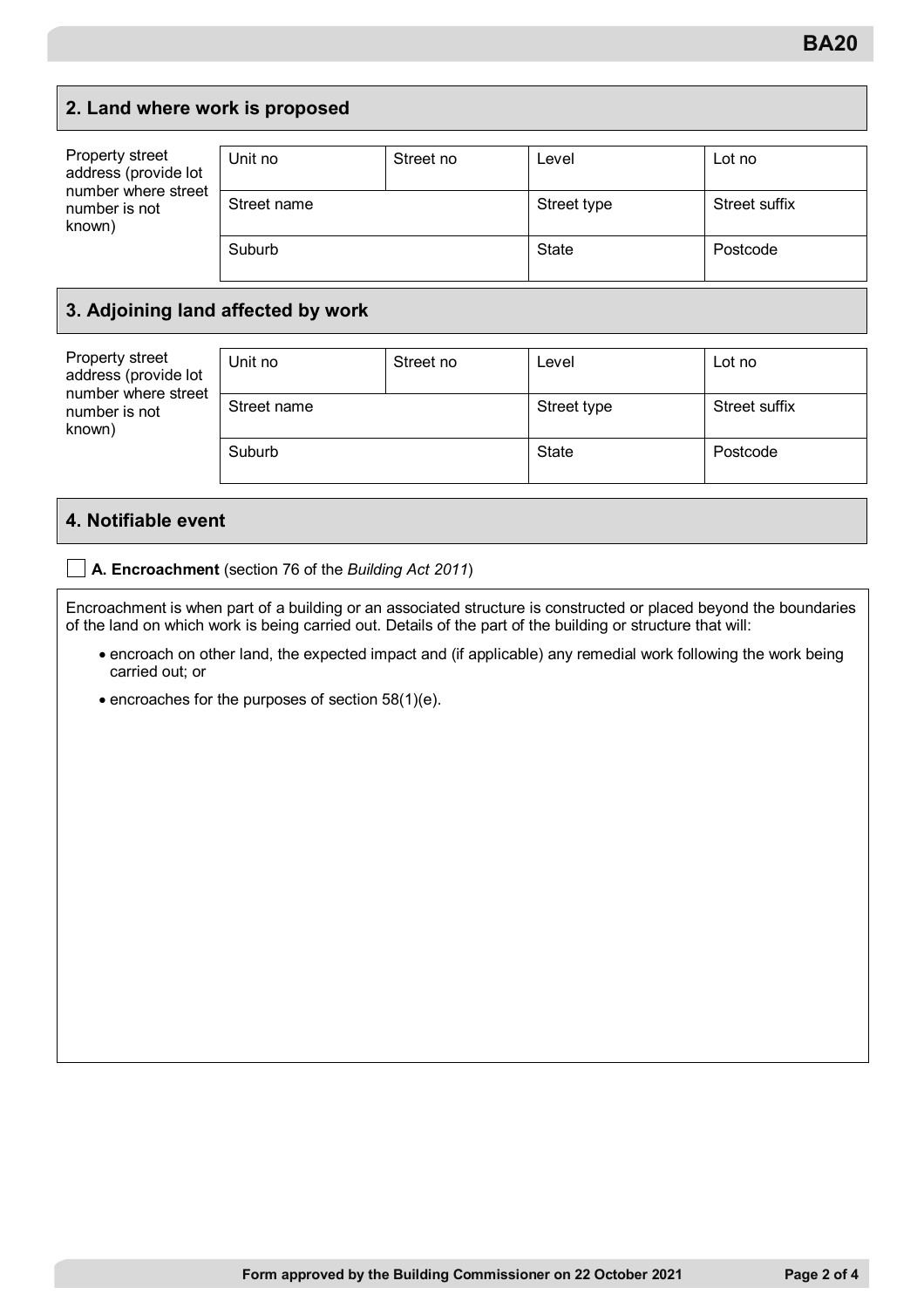**B. Adversely affecting** (section 77 of the *Building Act 2011*)

Adversely affecting other land includes:

- reducing the stability or load bearing capacity of the land or a building or structure on the land;
- damaging, or reducing the structural adequacy of, a building or structure on the land; or
- the changing of the natural site drainage in a way that reduces the effectiveness of the drainage of the land or existing or future buildings or structures on the land.

Details of the part of the building or structure that will adversely affect other land, the expected impact and (if applicable) any remedial work following the work being carried out.

\***Note**: For other types of notifiable events affecting other land use form BA20A.

Specify the proposed timeframe within which the notifiable event may occur (if known)

#### **Please attach to this notice:**

- Plans and specifications for the proposed building or incidental structure showing how the building work/demolition work will encroach or adversely affect the other land.
- Any relevant technical documents in respect of the building work/demolition work.

#### **5. Access for survey**

I request consent to access the property to carry out a survey of the affected land; or

I do not request consent to access the property to carry out a survey of the affected land.

| Details of proposed<br>survey |  |  |
|-------------------------------|--|--|
|                               |  |  |
|                               |  |  |
|                               |  |  |
|                               |  |  |